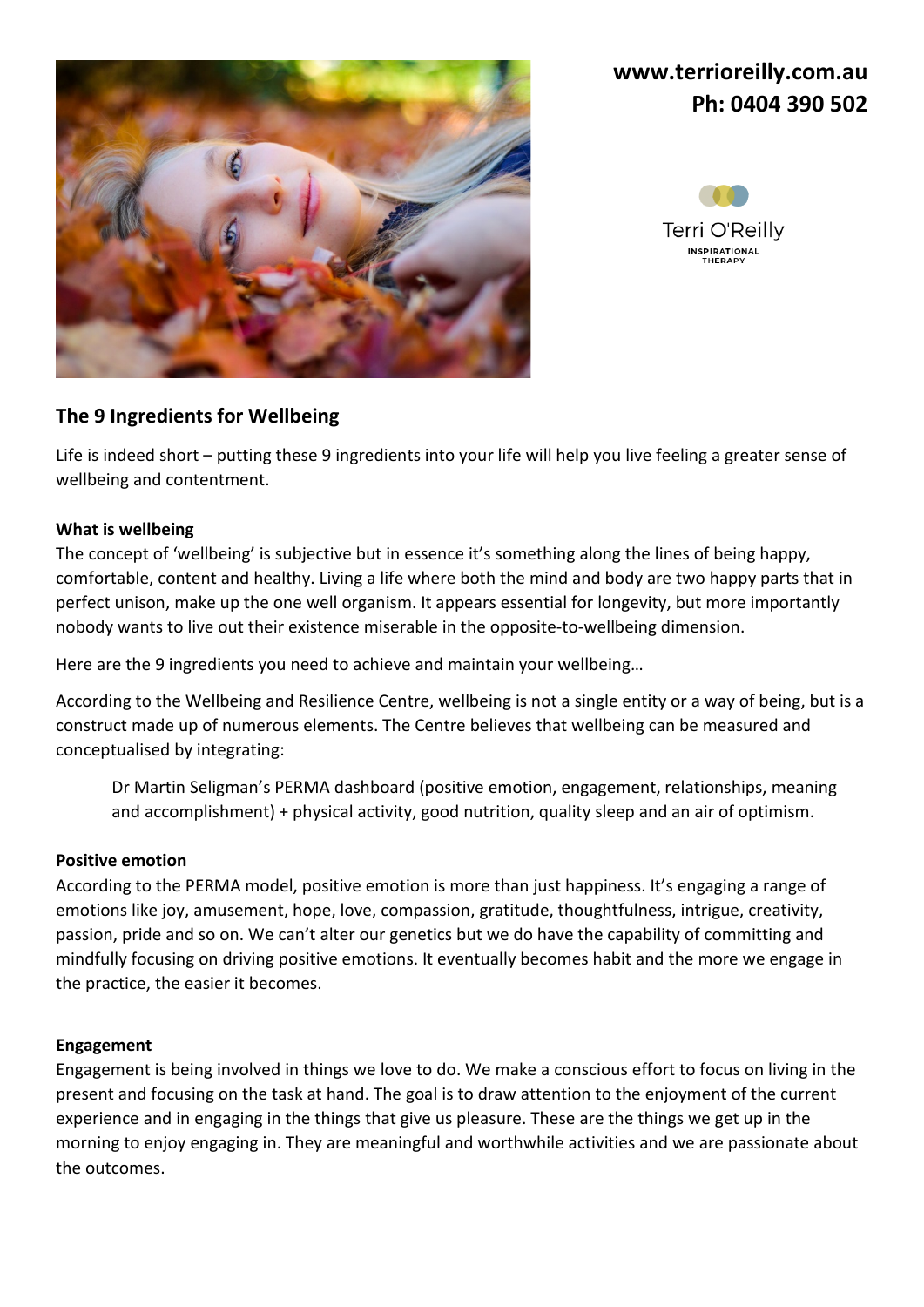### **Relationships**

Relationships are the connections we have with others in our lives. Relationships help us to feel connected, supported, valued and cared for. We are social beings and require positive social connection to survive and flourish. Relationships help us feel nurtured, wanted and protected. They are essential to our positive wellbeing.

### **Meaning**

The fourth component in the PERMA model is meaning. Human beings must find meaning to the things we do. This is often also connected with a belief that we are serving something more important than just ourselves. Meaning is having a higher purpose. Focusing on meaning helps divert power away from the difficult moments and helps us cope is a more positive way. Meaning may be found through our work, interests, goals or beliefs and spirituality.

### **Accomplishment**

Having a sense of accomplishment is enriching. Most of us know the feeling we have had after doing well on an exam, our sporting team wins a Grand Final, we finish a difficult project, we get that promotion, and the like. A sense of accomplishment is experienced when we strive and achieve our goals, we've mastered a task and completed what we set out to do.

#### **Plus…**

In addition to the individual components of the PERMA model, a sense of wellbeing also requires attention to the realms of: physical activity, good nutrition, quality sleep and optimism.

### **Physical activity and good nutrition**

The positive impacts of regular exercise and a quality diet, on physiological functioning and longevity have been extensively evidenced. But exercise also correlates strongly with emotional good health. According to the [Black Dog Institute,](https://www.blackdoginstitute.org.au/get-involved/exercise-your-mood) even a small level of exercise is mentally beneficial and is known to prevent and treat mental illnesses such as depression.

Likewise, there is no shortage of research to support that what we eat impacts on our emotional functioning. According to the [Mental Health Foundation,](https://www.mentalhealth.org.uk/a-to-z/d/diet-and-mental-health) people who reported mental health problems also reported eating fewer healthy foods like fresh fruit and vegetables, organic foods or home-made meals, but reported an intake of more unhealthy foods such as chips, chocolate, ready meals and takeaways).

### **Quality sleep**

According to the [National Sleep Foundation,](https://sleepfoundation.org/sleep-topics/diet-exercise-and-sleep) adequate and quality sleep is necessary for healthy functioning. Sleep regulates mood, is essential for learning and other memory functions and influences weight and energy levels. Sleep issues are also related to significant health conditions such as stroke and heart attack. With inadequate sleep, we perform poorly at work and tend to exercise and connect with others less.

#### **Optimism**

Optimism is the propensity to expect positive things will come in the future and that life will generally provide good outcomes. According t[o researchers,](http://citeseerx.ist.psu.edu/viewdoc/download?doi=10.1.1.354.7018&rep=rep1&type=pdf) optimism influences both a person's physical and